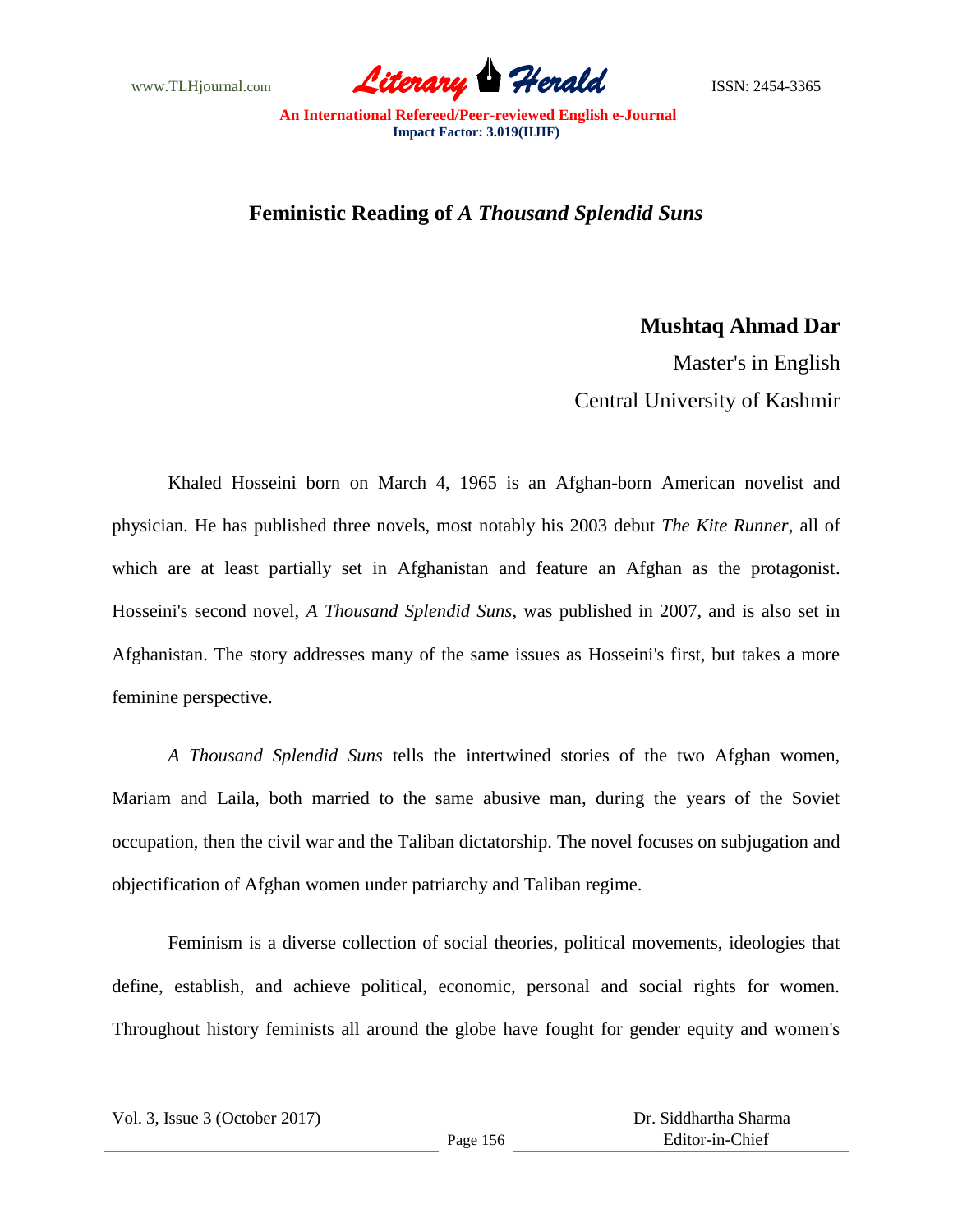

rights. Feminists strongly believe that women and men should have equal rights. The issue of feminism and gender equity has been raised through the characters of Mariam and Laila.

The story begins in 1974, as Mariam, an illegitimate child of a wealthy businessman from Herat, is growing up with her mother, Nana. Nana is the first women we meet in the novel who has become the prey of male villainy. Nana worked as a housekeeper in Jalil's house until she was impregnated and abandoned by him. Nana is an outcast she has been violated, discarded by her master. Nana sees the truth of both men and traditions thus is deeply embittered as she expresses, "A man's heart is a wretched, wretched thing, Mariam. It isn't like a mother's womb. It won't bleed, it won't stretch to make room for you" (Hosseini 27). She tries to open her daughters eyes to this wisdom, "Learn this now and learn this well, my daughter: Like a compass needle that points north, a man's accusing finger always finds a woman. Always. You remember that, Mariam" (7).

Following her mother's death, Mariam is left alone. Reluctantly Jalil takes her to his home where under pressure from his family, Jalil marries off 15 year old Mariam to Rasheed, a brutish cobbler 30 years older than her. In his house Mariam feels ,". . . , uprooted, displaced, like an intruder on someone else's life" (56). Initially Rasheed's treatment towards Mariam is soft but when She suffers the miscarriage losing her child, Rasheed's behavior altogether changes. In bed he is violent and partially rapes her. He torches her in the name of Islam whose teachings he barely follows. He forces her to wear burqa and lock herself up when he has visitors. Repeated miscarriages dash Rashid's hope of fathering a son, and he subjects Mariam to cruel acts of

Vol. 3, Issue 3 (October 2017)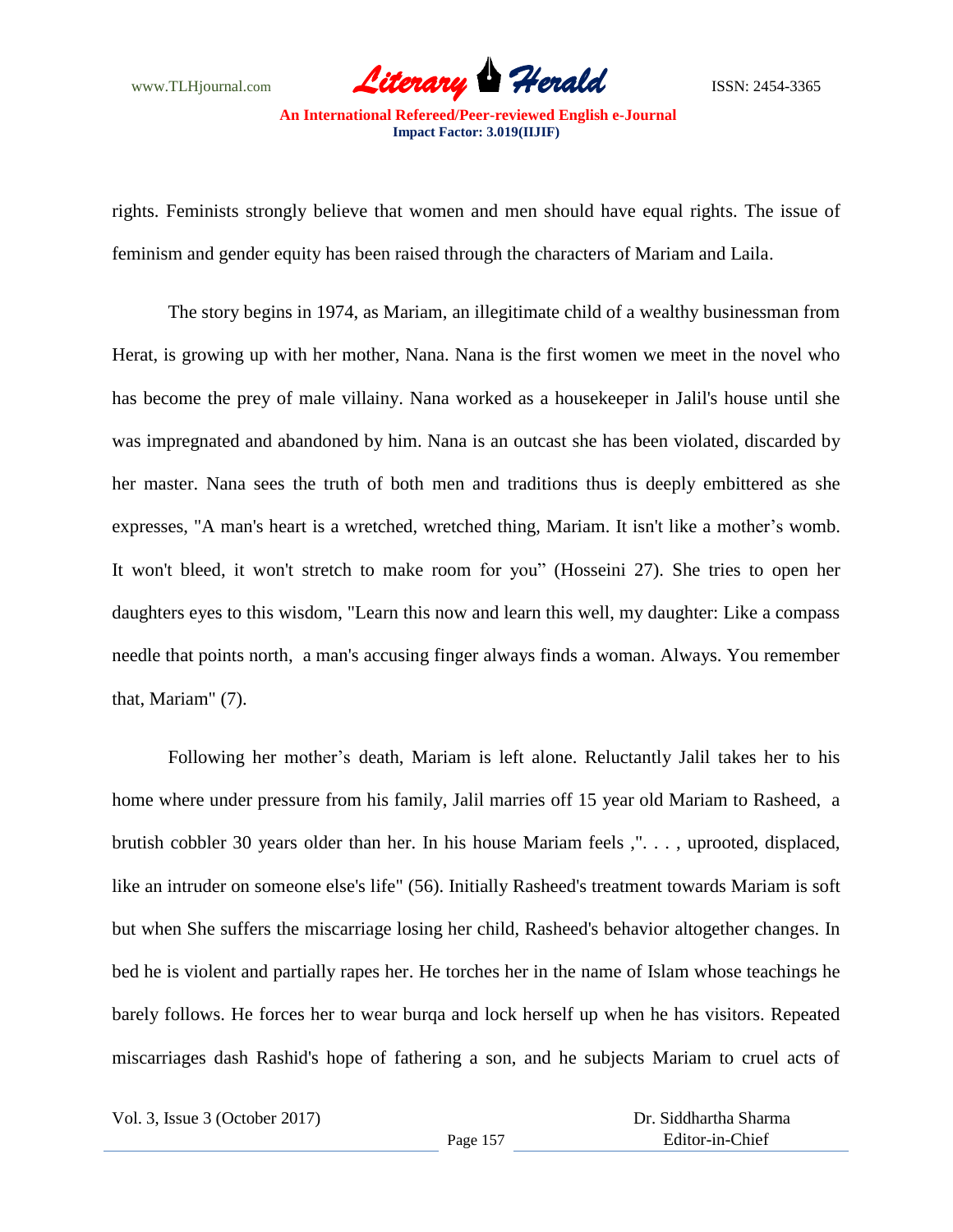

physical punishment. Mariam becomes pregnant seven successive times, but is never able to carry a child to terms, and Rasheed gradually becomes more abusive.

Rashid a typical Patriarch in a deep rooted patriarchal society treats Mariam as an object. He is the embodiment of wild man in Medieval texts as described by Hayden white, "He is desire incarnate... glutton, lascivious, and promiscuous, without even conscious of sin or perversion. His physical power conceived to increase in direct ratio to the diminution of his conscience" (167). Rasheed's verbal and physical abuses of powerless Mariam is due to her failure to give him a son to hold his name, which is hardly her fault, but this is how a traditional culture sees it.

However she internalizes and endures Rasheed's physical and psychological dominance as destiny. However, at the end Mariam is not a silenced, peripheral self. She effaces the overwhelming male presence of Rasheed, turns into a rebel female and comes out of her typical feminine cocoon.

Unlike Mariam, Laila on the other hand is living a free and emancipated life. Laila goes to school and is aware about her rights. She is lucky to have the support of two liberal minded men, a father and a boyfriend, both of whom have taught her how to stand for her rights. Her father believes that education is the absolute top priority. He says to Laila, "marriage can wait, education can't... You're a very, very bright girl... when this war is over; Afghanistan is going to need you as much as its men, may be even more. Because society has no chance of success if its women are uneducated, Laila, no chance. "( Hosseini 114 )

Vol. 3, Issue 3 (October 2017)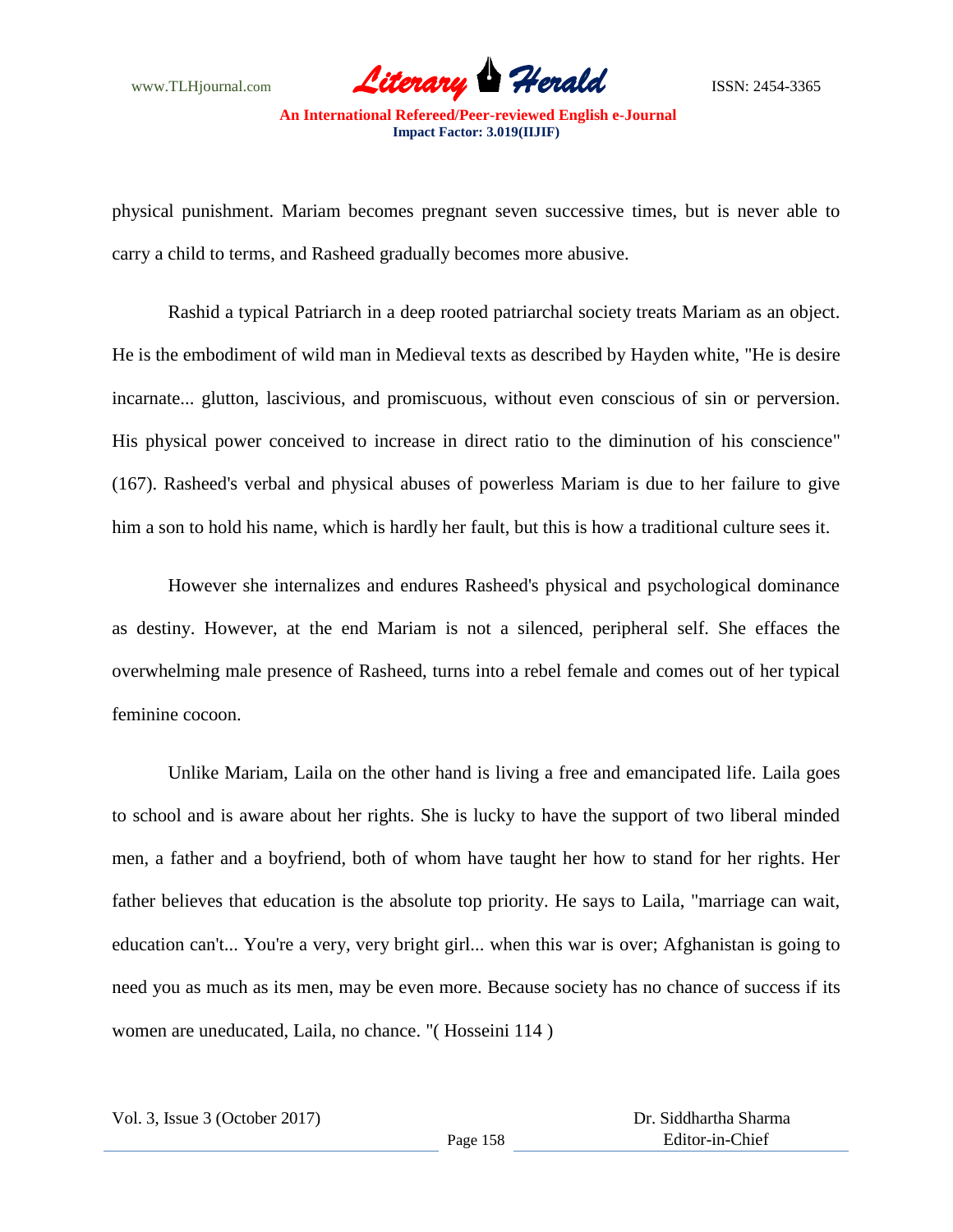

But Laila's freedom does not last long. She loses all her family in war and is compelled to marry Rasheed. In the beginning Rasheed treats her with care but then Laila commits the unforgivable sin of giving Rasheed a daughter, not a son. In Afghanistan a woman's value has been measured by her ability to bear children especially boys. From here on she becomes the target of Rasheed's abuse and torture in the same way as Mariam. She is ruthlessly beaten, subjected to extreme violence. Laila obeys her husband as he often warns her and her children of sending out to the streets.

Unlike Mariam, however, Laila resists. She dares to talk back to her husband. She even tries to resist when her husband wants to beat her. She is questioning, she argues, and sometimes also gets aggressive and violent against her husband. She is educated and knows her rights and position in the society, "Laila is the representation of the women of Afghanistan who through their struggle against violence prove that they still have a spirit to challenge their discriminatory, biased and downtrodden image" (Akhtar, Rouf, Ikram, and Raees 116).

Women in Afghanistan did not suffer only under patriarchy but also became soft target of the religious bigotry under Taliban regime. The conquest of Taliban only added to the Titanic sufferings of Afghan women. The harsh Taliban regime misinterpreted the religious dictums to strengthen the oppression on women. As we see in novel the Taliban frequently carry out executions, flogging and shooting of women who are accused of breaking the orders. One such victim is Mariam herself. Women's world is curtailed to their houses.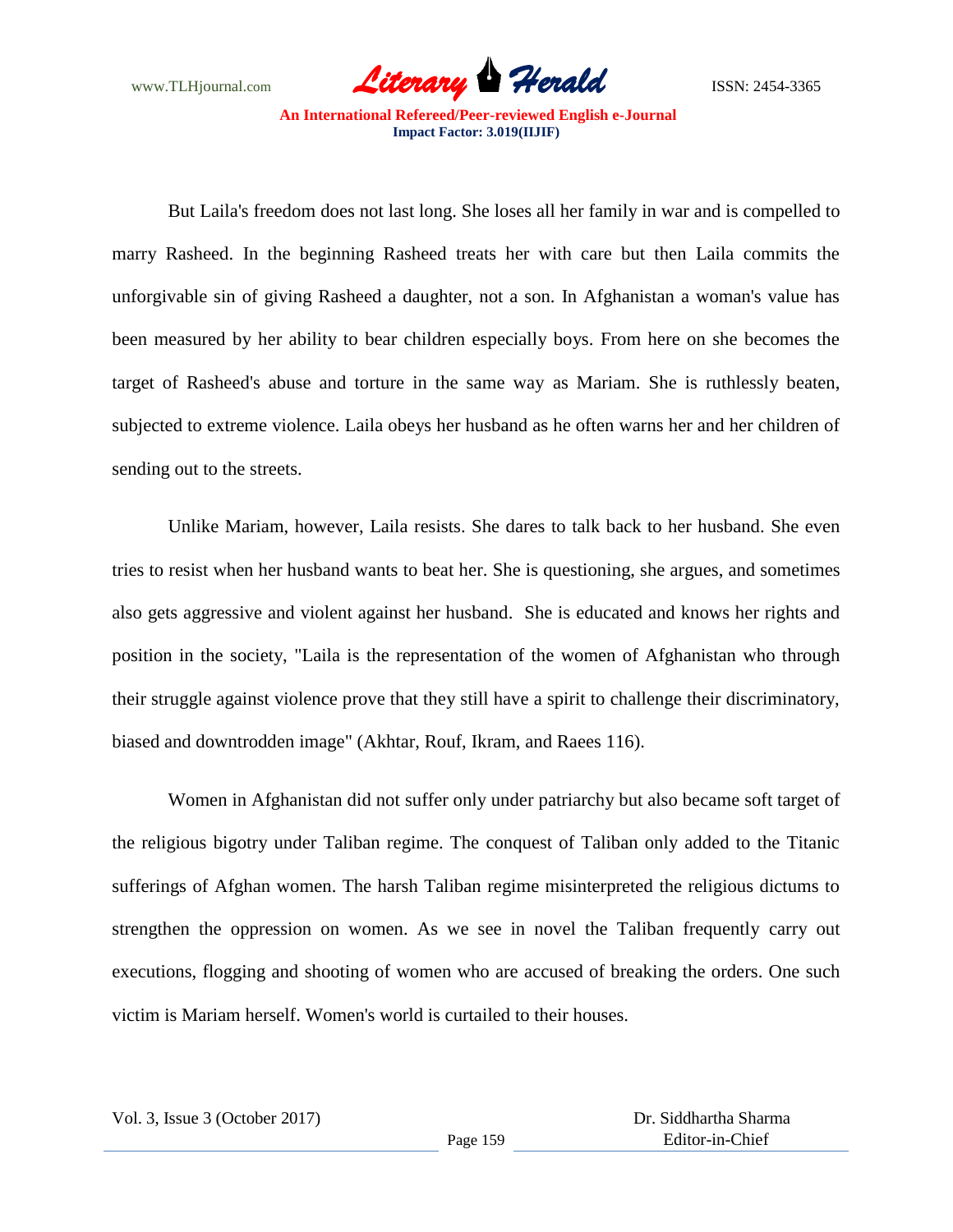

The Taliban law of 'Sharia' gives Rasheed an opportunity to subjugate and to exercise control over his wives, ". . . there isn't a court in this God forsaken country that will hold me accountable for what I will do" (Hosseini 265). A man has right to punish a woman of his household as he sees proper without interference from law as is proven by an officer's words to Laila, "what a man does in his home is his business... as a matter of policy, we do not interfere with private family matters, *humshera* "(260).

Under the Taliban regime, "Girls are forbidden from attending school. All schools for girls will be closed immediately . . . Women are forbidden from working . . . You will not speak unless spoken to . . . You will not laugh in public" (271). All these laws are propounded in the name of Islam. However all these orders go contrary to the teachings of Islam. According to the teachings of Islam, education is very important. The very first word of Quran commanded the believers to 'read'. This command did not distinguish between male and female. The first wife of Prophet Mohammad (PBUH) was a successful businesswoman. Prophet (PBUH) said, "seeking knowledge is obligatory upon every Muslim" (Sunan Ibn Majah 229). This applies to both men and women. Hence these laws are only to belittle, disgrace, and confine the freedom of women. These laws only add to the exploitation of women already inlicted by the patriarchy.

The women throughout the novel are treated very poorly with little or no respect and have no rights to decision making either at home or in society. They are, "born in all ages to suffer, generation after generation pass away. But the real pictures of women's sufferings doesn't

Vol. 3, Issue 3 (October 2017)